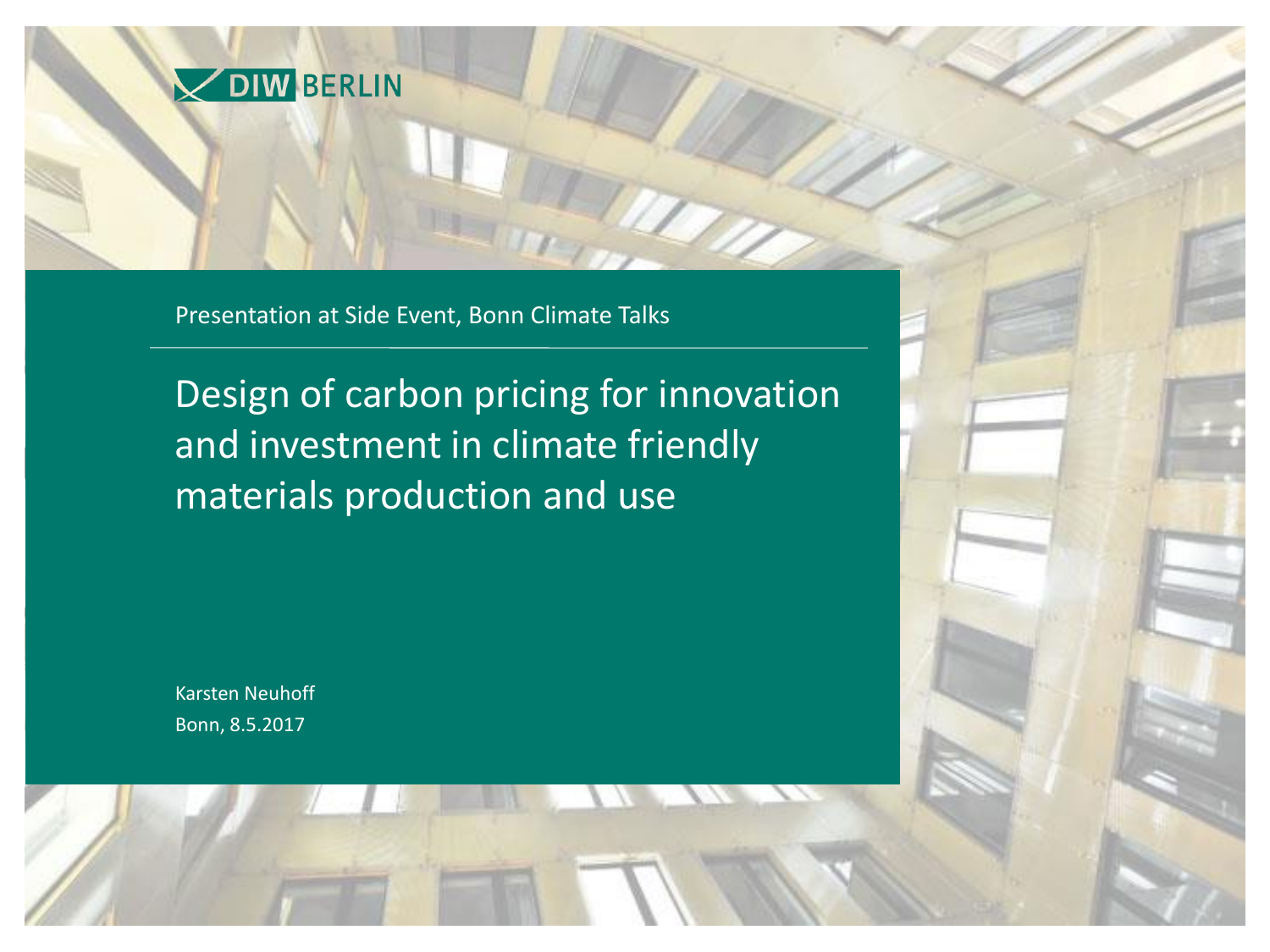#### Basic materials =  $16\%$  of EU greenhouse gas emissions

#### **Share of EU greenhouse gas emissions**

*[power sector emissions are attributed to each sector as indirect emissions reflecting electricity use]*



International climate policy objectives can only be achieved with the materials sector.

**VDIW BERLIN** 

Source: Based on Statistics of EEA for 2010, Attribution of indirect emissions as in UNFCCC 2010d Karsten Neuhoff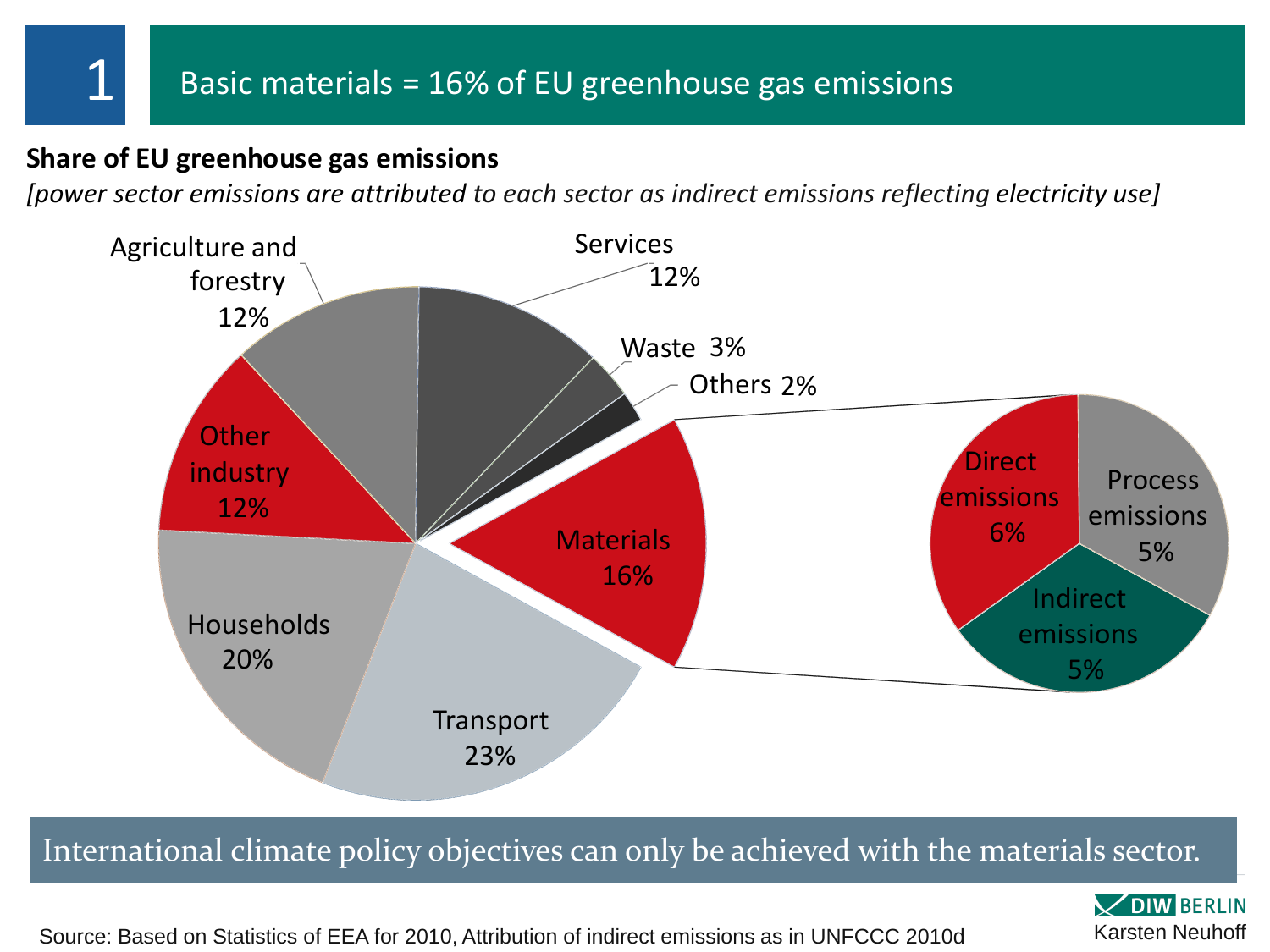

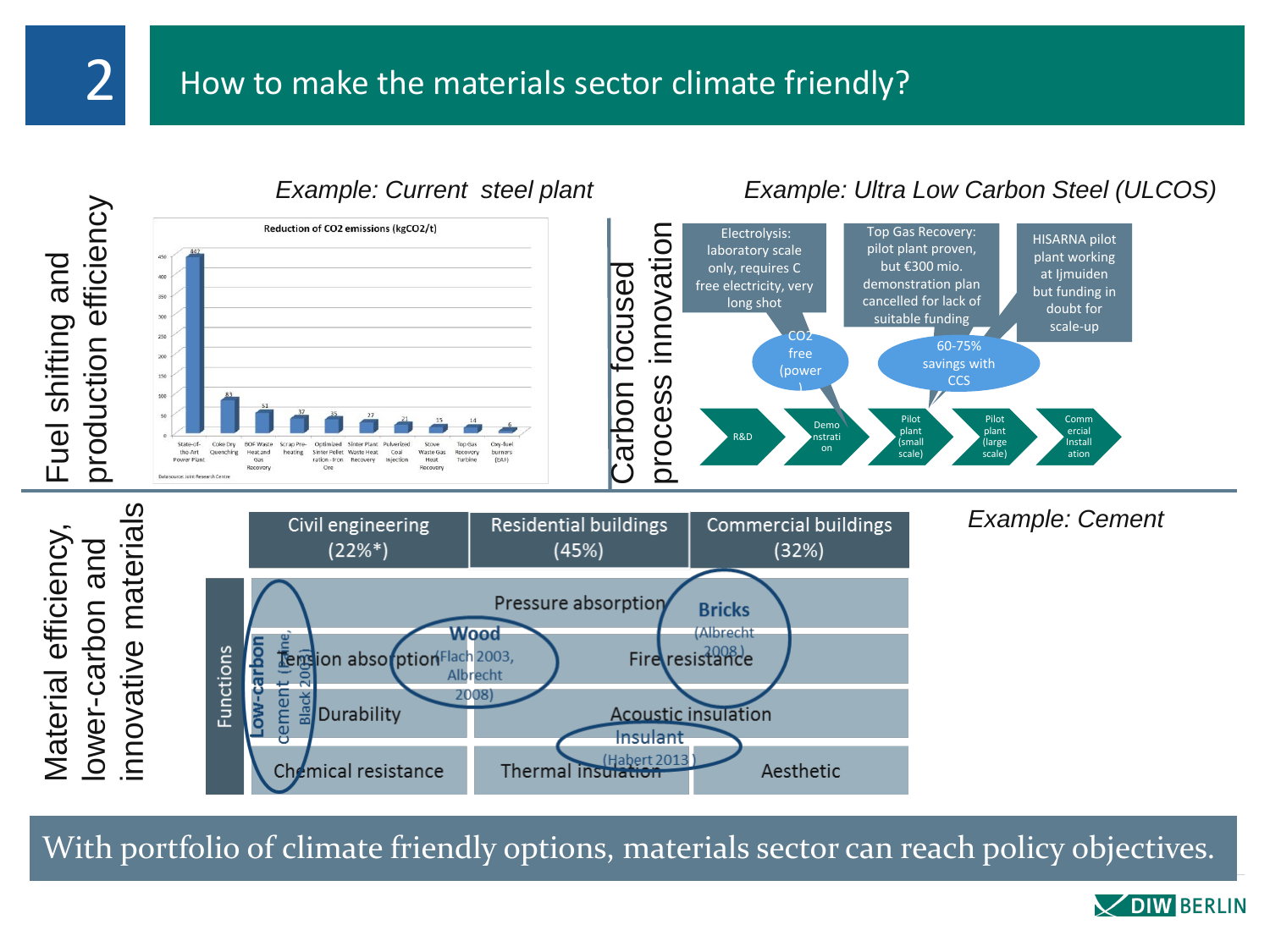| <b>Mitigation</b><br>opportunity                  | <b>Role that carbon pricing</b><br>can play             | <b>Experience from ETS</b><br>with free allocation |
|---------------------------------------------------|---------------------------------------------------------|----------------------------------------------------|
| Fuel shifting and<br>production<br>efficiency     | Incentives for more<br>efficient production             | Succesfull use of<br><b>benchmarks</b>             |
| Carbon focused<br>process<br>innovation           | <b>Extra Innovation funding</b>                         | <b>Lack of incentives</b><br>-> not sustainable    |
|                                                   | Viability of large-scale use                            |                                                    |
| <b>Material</b><br>efficiency and<br>substitution | Incentives for efficient use /<br>lower-carbon material |                                                    |



Munnings et al. (2016). "Experience with Pricing Carbon Consumption", RFF Discussion Paper.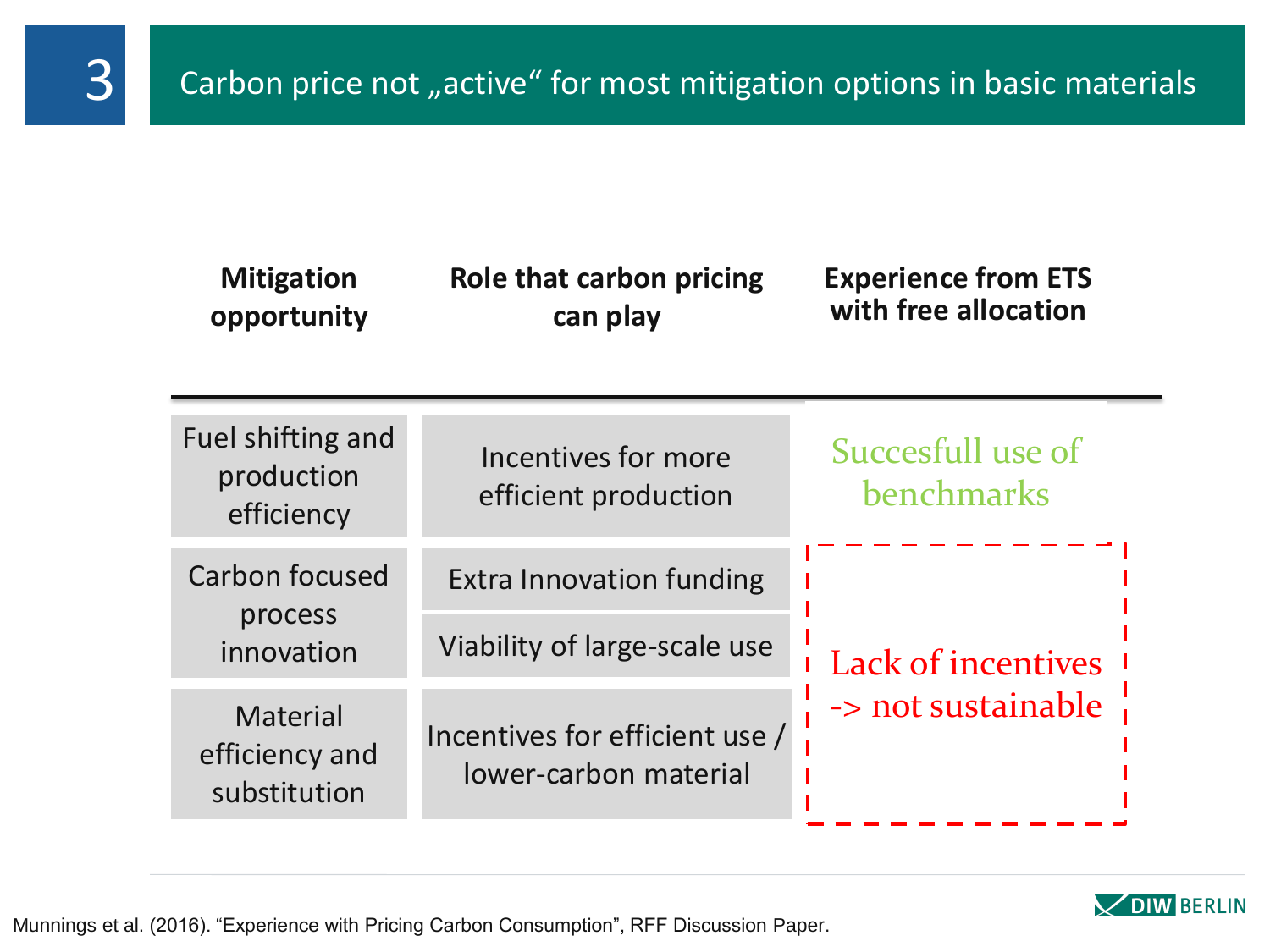# 4 Three options to extend carbon pricing to value chain



**Three options for leakage protection in post Paris world of differentiated carbon prices:**

0. Iterative increase of carbon price in traded materials with reduction of free allocation 1. Full auctioning for incentives backed by Border Adjustment for leakage protection 2. Free allocation for leakage protection & Inclusion of Consumption for incentives

http://climatestrategies.org/projects/inclusion-of-consumption-in-emissions-trading/

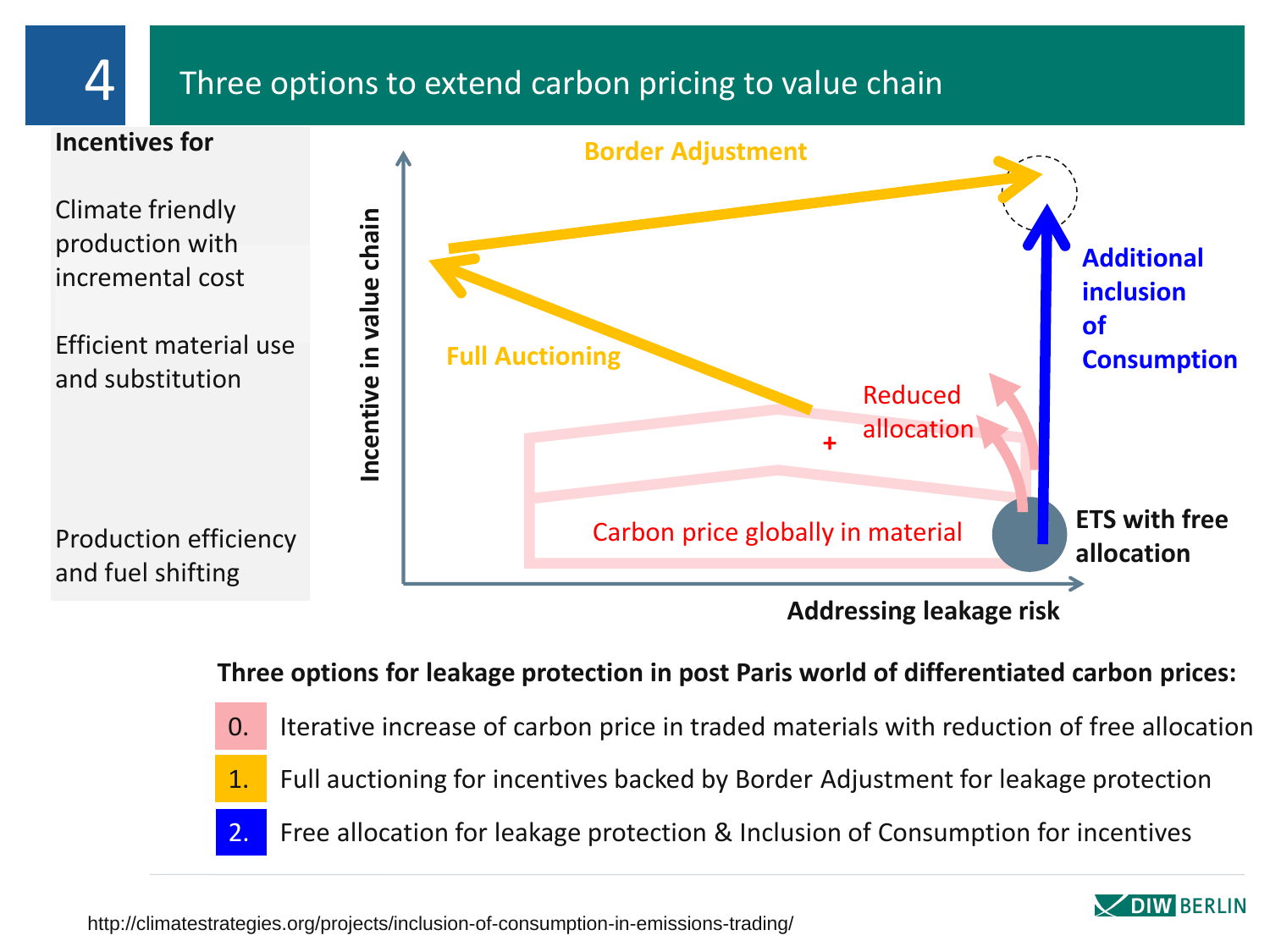# $\overline{5}$  Option 1: Border related approaches - politically or economically difficult

Coverage of material producers

Carbon leakage

Carbon leakage

protection



- Incentive for climate friendly material production
- Consumers contribute to carbon cost: Essential for viability of technologies with incremental cost

Incentives for efficient material use and substitution: Saves European consumers the consumption charge

**For WTO compatibility (Art 3 GATT), use best available technology benchmark in combination with full auctioning to avoid discrimination**

Ismer $_{\bar{\textit{b}}}$ R. and Neuhoff, K., 2007. Border Tax Adjustments: A feasible way to support stringent emission trading, European Journal of Law and Economics 24, p. 137–164.

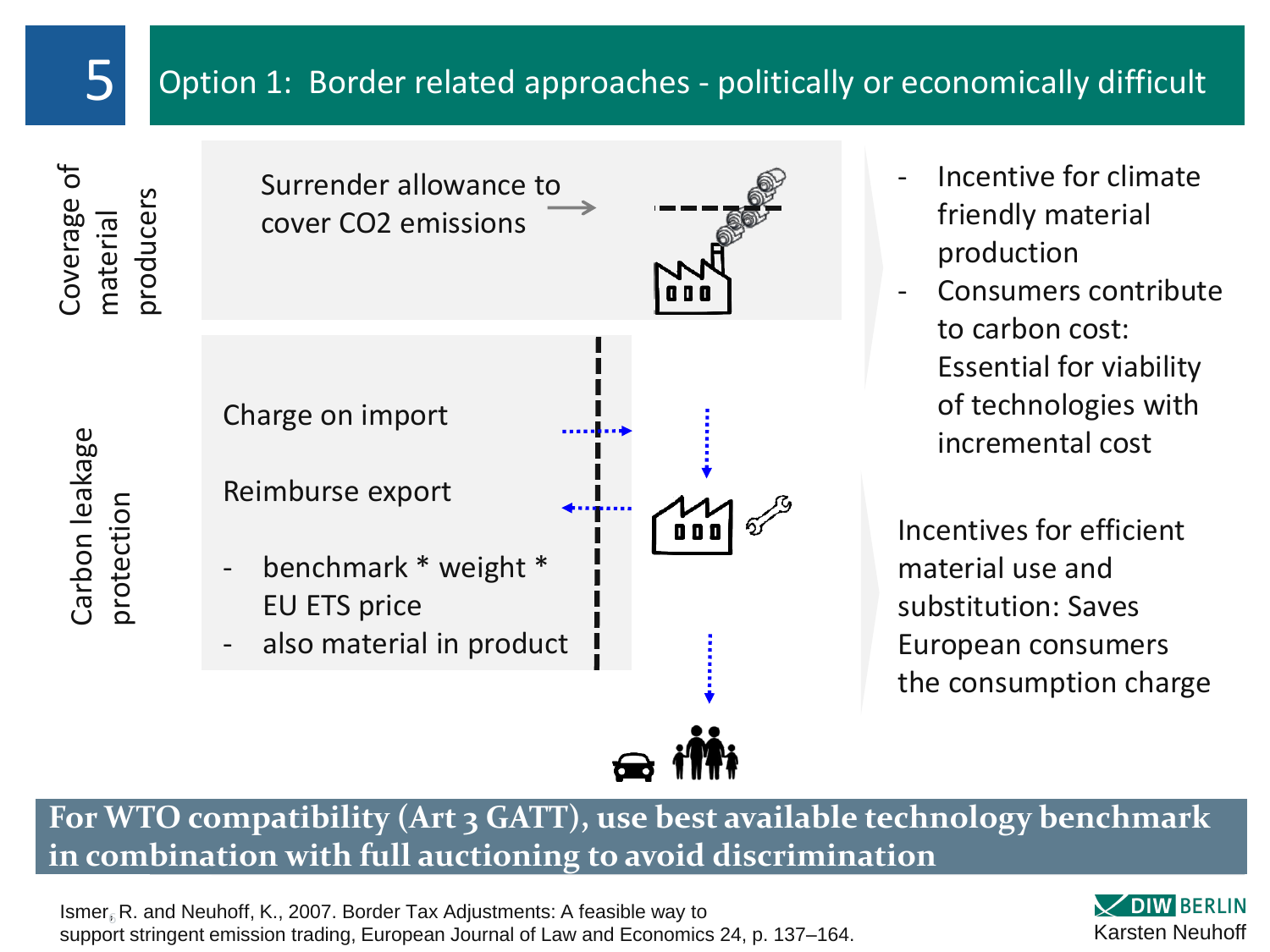

## $\mathbf{6}$  Option 2: Inclusion of Consumption of basic materials in carbon pricing

Coverage of<br>material producers

Consumption<br>charge for **fina** charge for **final** 

**consumers**

consumers



Surrender allowance to cover CO2 emissions

Free allowances allocation (benchmark \* tons material)

Charge on material in

(benchmark \* tonnes

material \* ETS price)

product sold in country

Incentive for climate friendly material production and carbon leakage protection

Consumers contribute to carbon cost: Basis for viability of technologies with incremental cost

Incentives for efficient material use and substitution: Saves European consumers the consumption charge



Ismer, R., & Haussner, M. (2015). "Inclusion of Consumption into the EU ETS: The Legal Basis under European Union Law". *Review of European, Comparative & International Environmental Law*.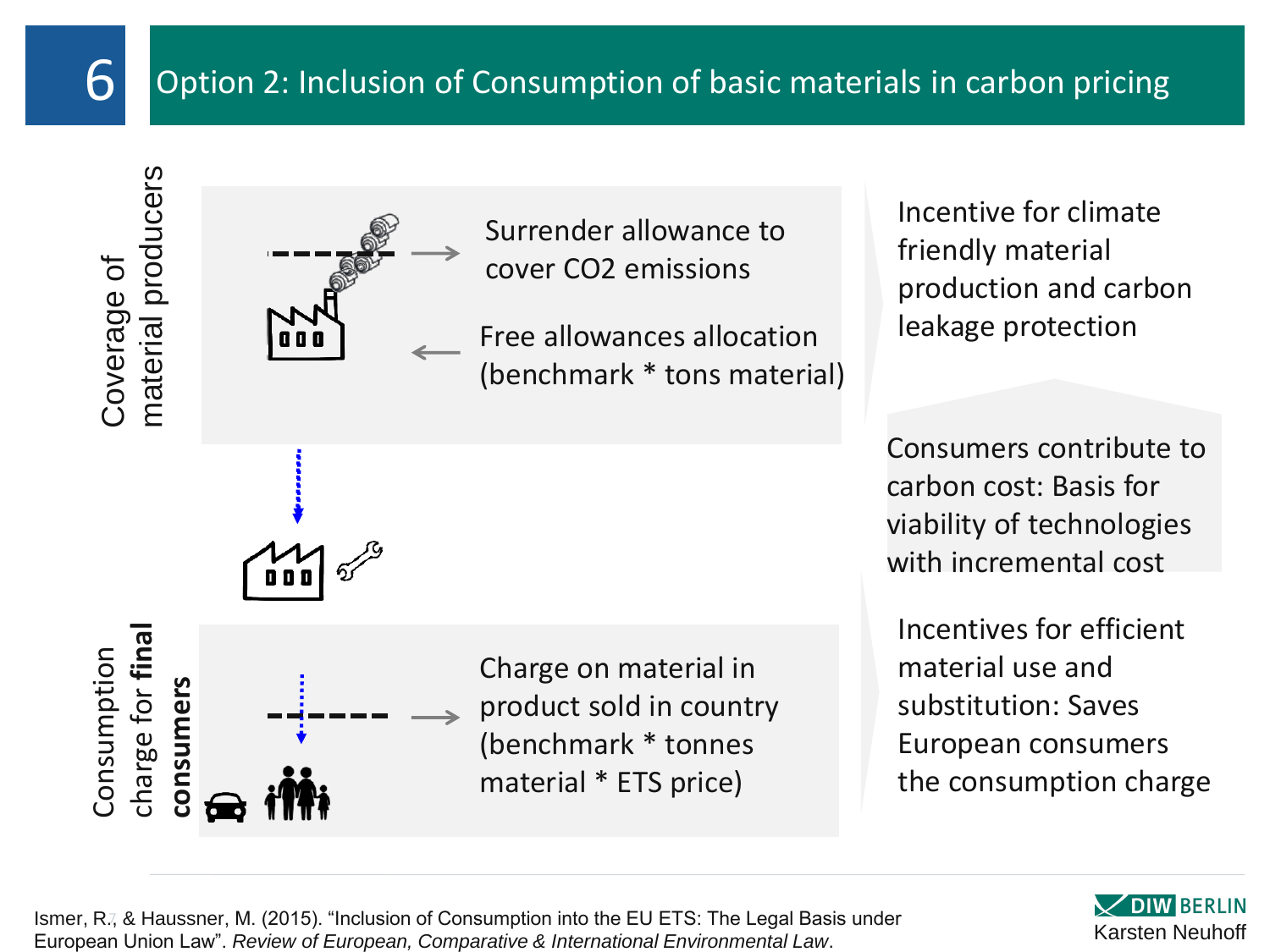



# Project Team: Inclusion of Consumption in Emission Trading

**Karsten Neuhoff – DIW Berlin**, Roland Ismer – University Erlangen-Nürnberg, William Acworth – Adelphi, Andrzej Ancygier – Hertie School of Governance, Manuel Haußner – University Erlangen-Nürnberg, Carolyn Fischer – Resources for the Future and FEEM, Hanna-Liisa Kangas - Finnish Environment Institute, Yong-Gun Kim – Korean Environment Institute, Clayton Munnings – Resources for the Future, Anne Owen – Leeds University, Stephan Pauliuk – University Freiburg, Oliver Sartor – Institute for Sustainable Development and International Relations, Misato Sato – London School of Economics and Political Sciences, Thomas Sterner – University of Gothenburg, Jan Stede – DIW Berlin, Richard Wood - Norwegian University of science and Technology, Zhang Xiliang – Tsinghua University, Lars Zetterberg – Swedish Environmental Research Institute, Vera Zipperer – DIW Berlin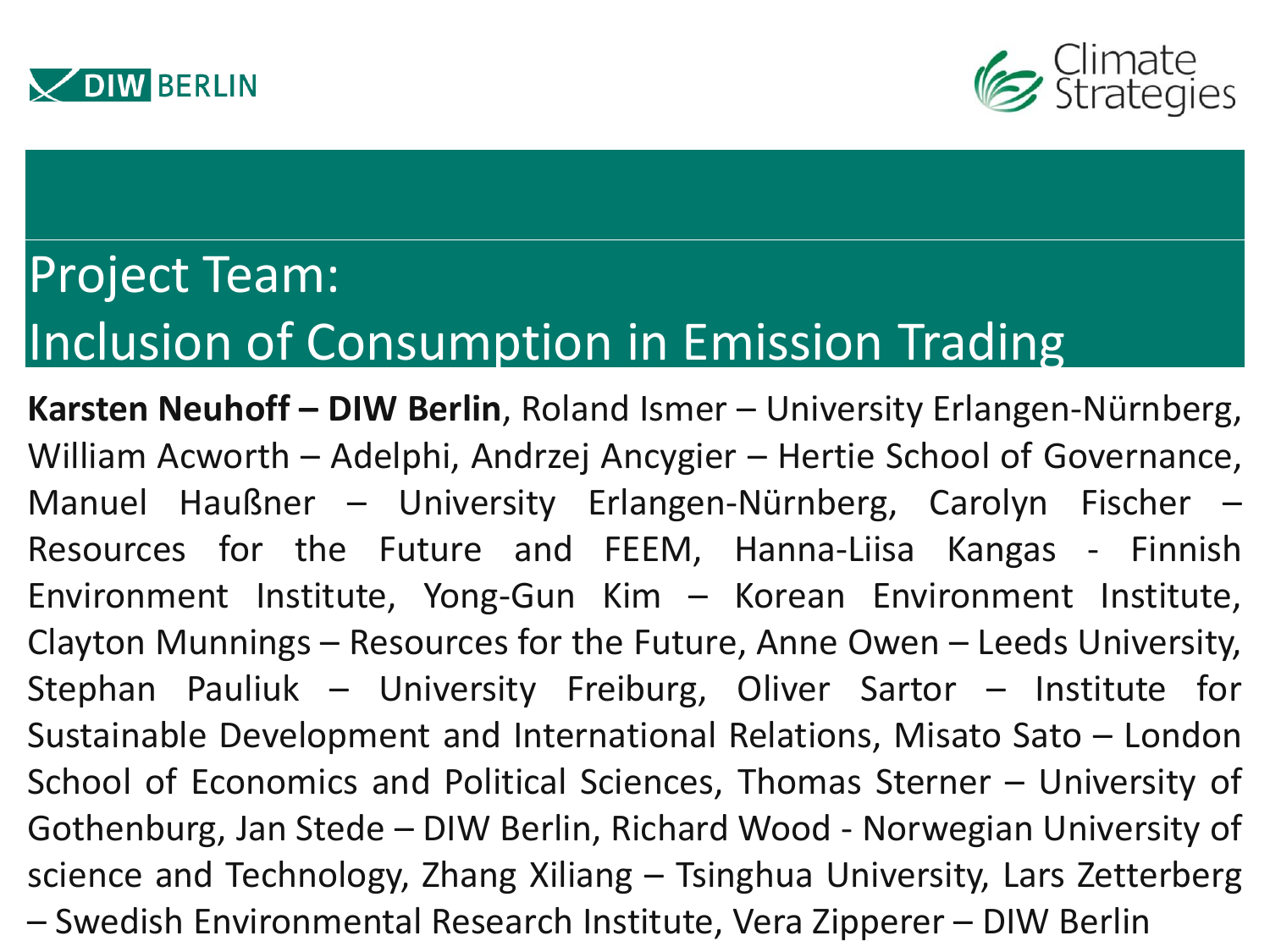What to learn from international experience?

- Engaging consumers can unlock unexpected potentials (Japan)
- Inclusion of power consumption established in Korea and China

What is the legal basis?

- IoC can be part of EU ETS Directive and deliver environmental objectives
- IoC is consumption based and thus on good side of WTO law

What administrative approach can limit public and private costs?

- Small fraud risk because no pay-out and value only fraction of product price
- Simplified procedures possible , e.g. aggregate quarterly reporting

What can we learn from quantifying the impact across product categories?

- Focus on basic materials: steel, clinker, aluminum (plastics, pulp&paper)
- De-minimis rules possible

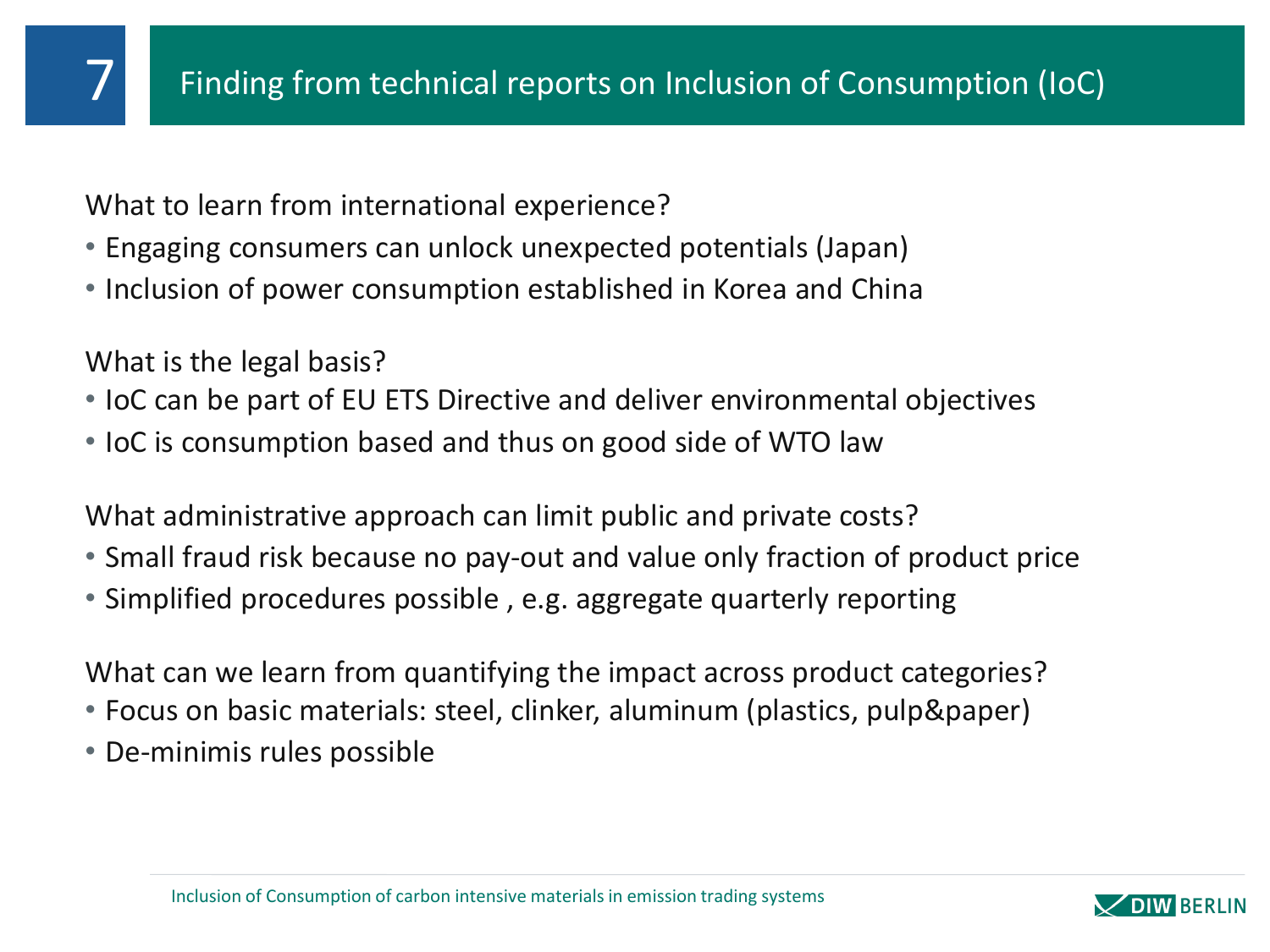

Trade of materials motivates free allowance allocation, mutes price

Three approaches reinstate full carbon price (while avoiding carbon leakage)

- 1. Converging carbon prices + phase out free allocation: **Slow**
- 2. Shift from auction to border adjustment: **Difficult politics/economics**
- 3. Inclusion of consumption in ETS: **Suitable for basic materials**